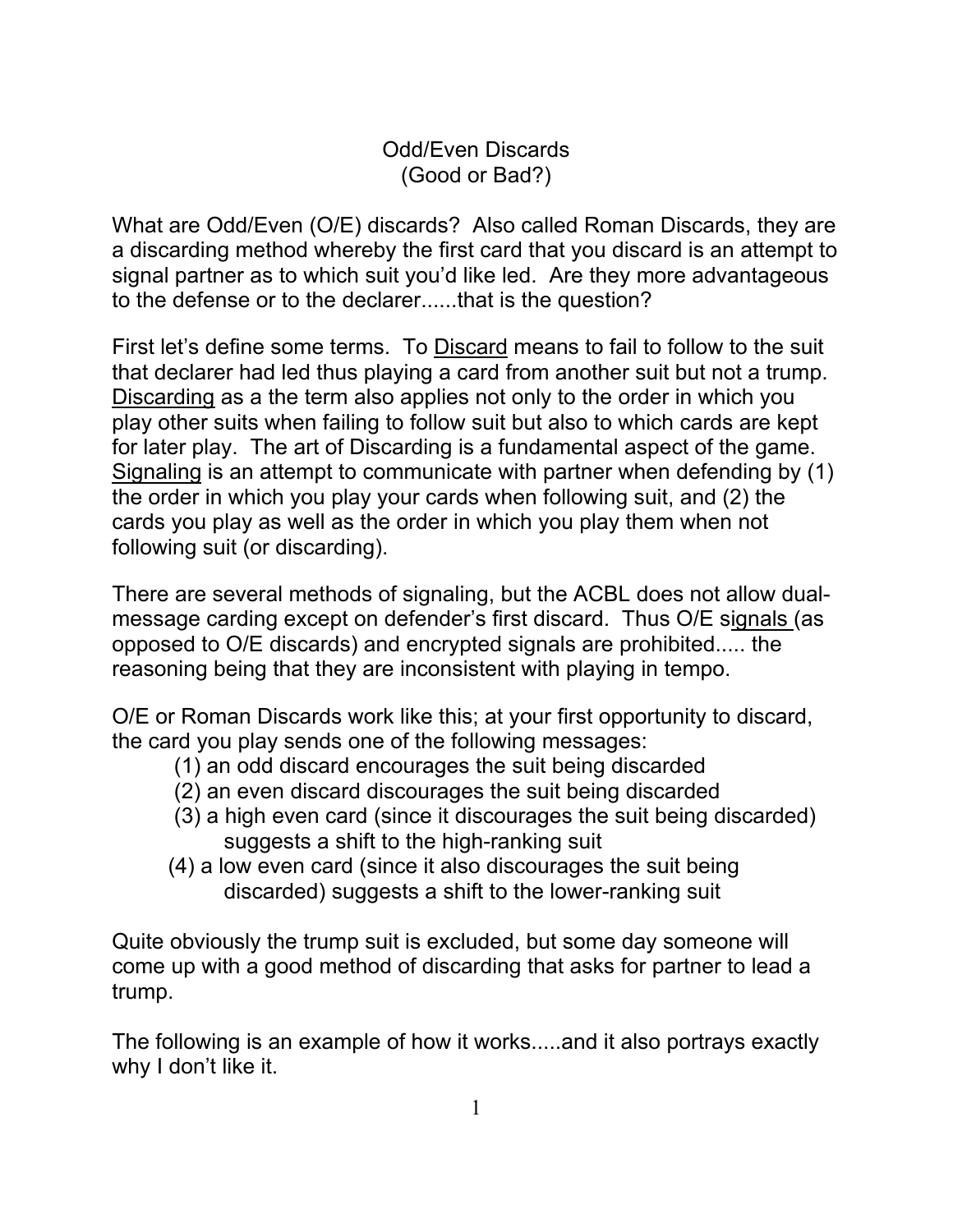|                                                                                          | <b>North</b><br>$\triangle$ AQ5<br>$\blacktriangledown$ 32<br>$\triangle$ KQ63<br>$\triangle$ AT74                                                          |                                  |
|------------------------------------------------------------------------------------------|-------------------------------------------------------------------------------------------------------------------------------------------------------------|----------------------------------|
| West<br>$\bullet$ 732<br>$\blacktriangledown$ KT54<br>$\triangle$ T4<br>$\triangle$ Q652 | East<br>$\triangle$ KJ86<br><b>▼ A876</b><br>$*982$<br>$*83$<br>South<br>$\triangle$ T94<br>$\blacktriangledown$ QJ9<br>$\triangle$ AJ75<br>$\triangle$ KJ9 | Contract 3NT<br>Opening Lead: ♥4 |

West led the ♥4 won by the ♥Ace. The ♥6 was returned to the ♥King and West exited with a third heart. South now played off four rounds of diamonds. On the third diamond West's O/E pitch of the ♠2 showed no interest in spades but suggested clubs. On the fourth diamond East's O/E pitch of the ♣8 said that East didn't like clubs but did like spades. These O/E discards gave away the whole hand. Declarer now knew how to play the clubs and knew to refuse to take any spade finesses.

I have seen defenders agonize over which card to discard in order to make an O/E signal when it was known that they had several cards from some worthless long suit that could be used for suit preference signals.

| Another example: | <b>North</b>  |                 | Contract 6               |
|------------------|---------------|-----------------|--------------------------|
|                  | <b>*K9643</b> |                 | Opening Lead <b>v</b> 10 |
|                  | <b>v</b> Q984 |                 | DIr: North               |
|                  | AQ            |                 |                          |
|                  | AQ            |                 |                          |
| West             |               | East            |                          |
| $\triangle$ J75  |               | $*82$           |                          |
| $*1062$          |               | ٧A              |                          |
| <b>◆K10753</b>   |               | $\bigstar$ J842 |                          |
| $*95$            |               | <b>*K107632</b> |                          |
|                  |               |                 |                          |